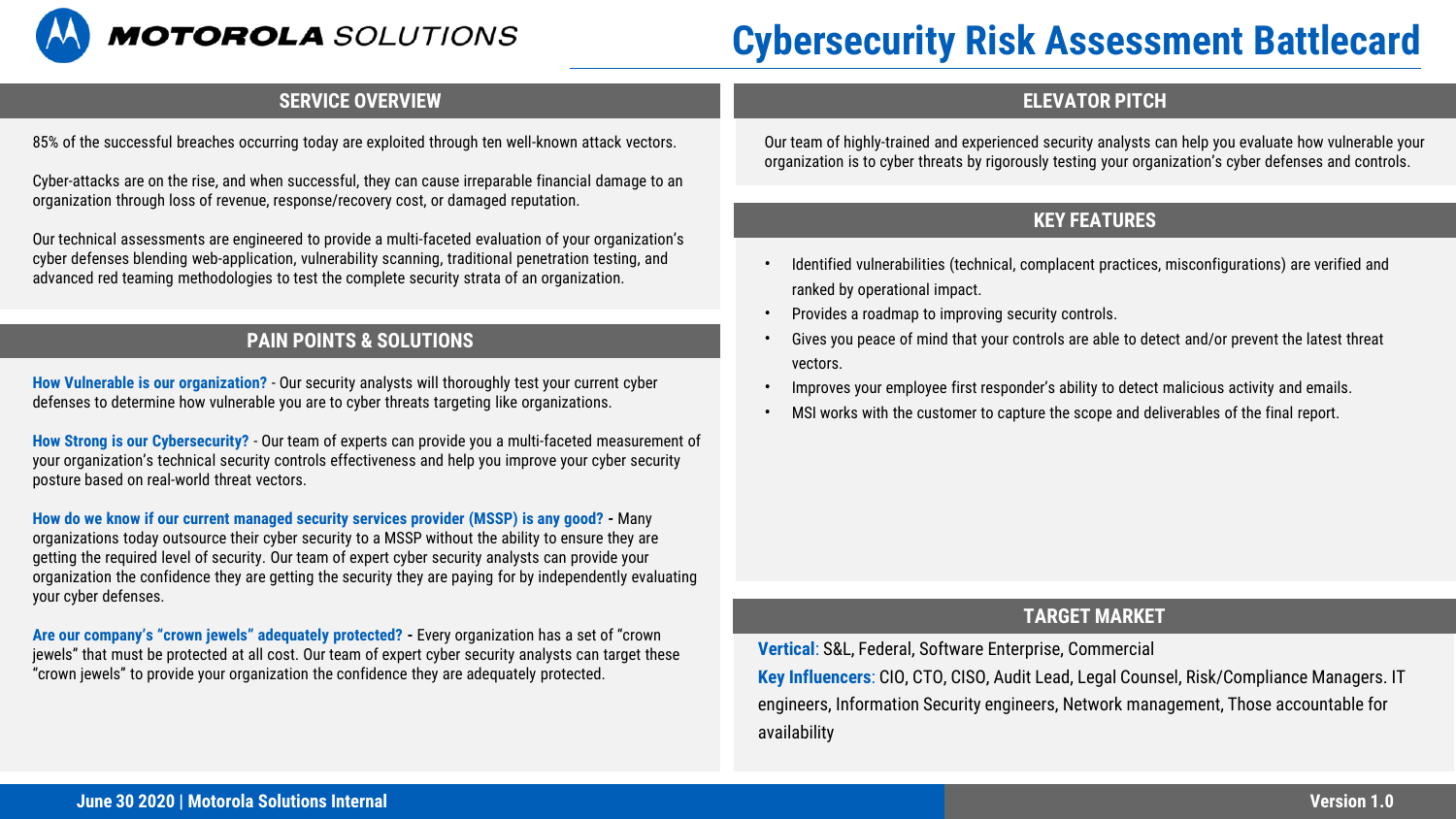

# **Cybersecurity Risk Assessment Battlecard**

**Expertise**: Nobody knows Public Safety communications like MSI. It is what we do and our products and services are built on a deep understanding of our customers challenges and the threats they face on a day to day basis.

**Resources**: Dedicated information assurance labs and access to product development teams allow us to go into greater depth than anyone else in the world.

**Experience:** Proven track record in providing cybersecurity services to over 1000 customers in 100+ countries for 20+ years. Our assessors come from former military and intelligence backgrounds with years of experience.

**Certification**: Certified cybersecurity professionals who also have the deep technical knowledge of the Motorola Solutions technology portfolio

## **MESSAGE BY TARGET AUDIENCE**

**Mission Critical Partners -** Largely Ex-Motorola employees and constantly gaining market share in cybersecurity services

**Seculore** - Small company focused on Public Safety but gaining traction with MSI customers

**Veris Group** - Founded in 2005, specializes in governance, risk, compliance, technical security assessments, cyber strategy and engineering, and training services.

**Optiv Security -** Accuvant and FishNet Security combined their corporate name and brand, and started conducting business as Optiv Security in 2015. Optiv Security provides incident response, security consulting, training, managed security, and cyber security program development.

**root9b** - root9B's executive team and advisory board members are proven leaders in the areas of cyber security, national security, and risk mitigation. Together, this team delivers a combination of security expertise, organizational management, training, capability development, and global perspective.

**Secureworks -** Gartner leading Managed Security Services Provider (MSSP)

**Professional Services Providers** - Deloitte, PWC, EY, KPMG

#### **DIFFERENTIATION PROSPECTING QUESTIONS**

- Are you concerned about cyber attacks to your operation?
- What would you do if your operation was compromised by cyber attack?
- What is the impact of downtime on your organization?
- Do you have the skills internally to conduct a cybersecurity risk assessment?
- Has your organization suffered a cyber attack in the past 12 months
- You're compliant with your industry cyber security frameworks but do you feel secure?

### **PRICING**

This 4-6 week process can be applied to any technology within the MSI portfolio

Typical engagements will be approximately 300 - 400 hours but can increase as scope and system size increase worth of **work charged at approximately \$300 (USD) per hour**.

Remediation services are also available charged at the same rate

#### **Can be sold as a one off or part of multi year contract**